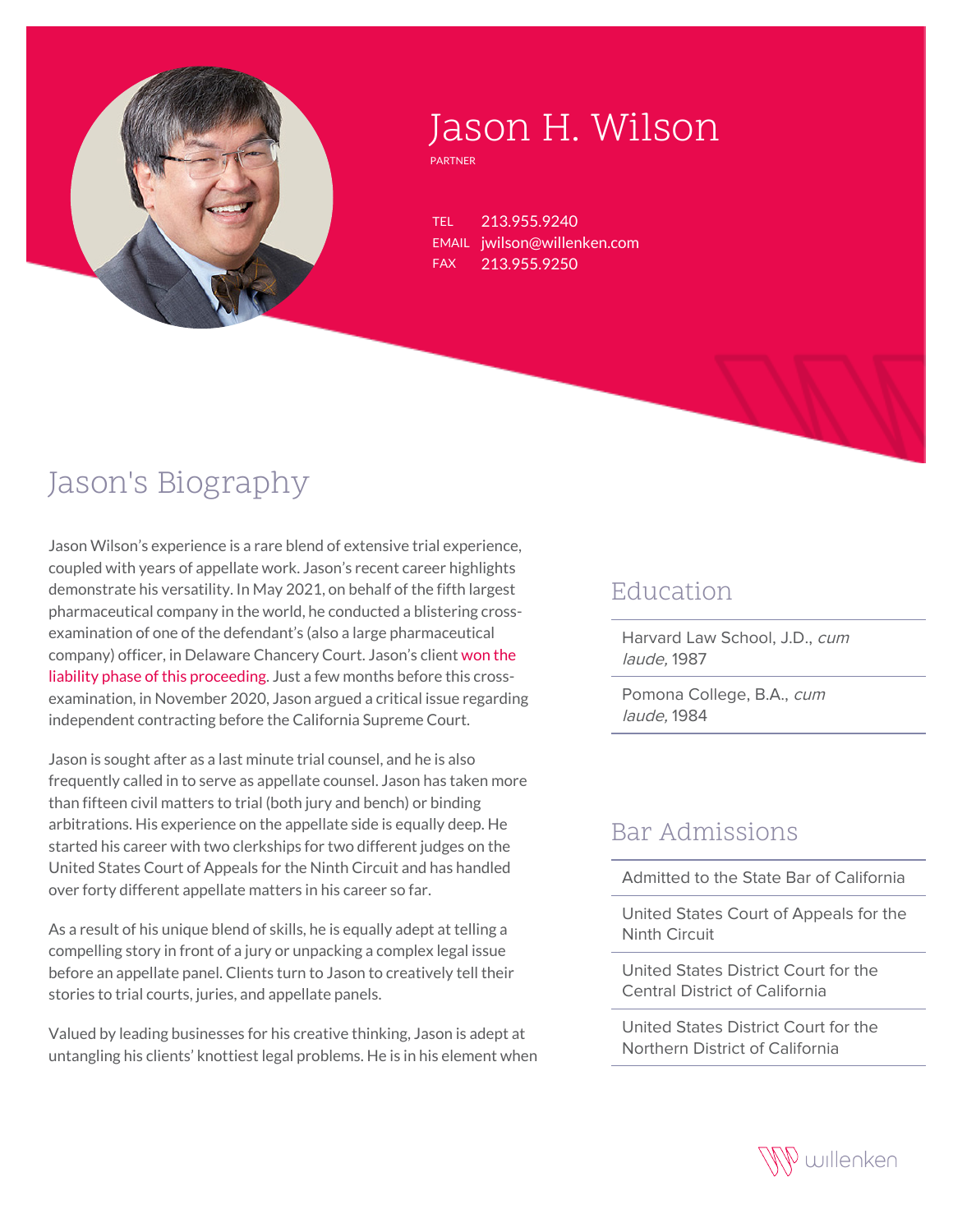navigating complex litigation challenges and—with over thirty years of practice at the trial and appellate levels—he is a force in the courtroom. In 2016, he was one of only 300 attorneys nationally to be recognized by [BTI Consulting Group](https://willenken.com/wp-content/uploads/2019/12/BTI_Client_Service_All_Stars_Jason-Wilson-Partner-and-Attorney-at-Willenken-2016.pdf) as a Client Service All Star for his superior client service. Jason provides counsel to Fortune 500 companies in a wide variety of industries, including hospitality, utility, retail, and energy. His experience, aptitude for creative strategy, and passion for intellectual challenges make him an exceptional attorney.

Jason's combined experience in trial litigation and appeals leads to significant advantages for his clients. An example of this can be seen in his victory for Southern California Gas Company ("SoCalGas") in [a case](https://willenken.com/cases/southern-california-gas-company-v-syntellect-inc/) [against a vendor,](https://willenken.com/cases/southern-california-gas-company-v-syntellect-inc/) Syntellect. Jason led the Willenken team to prevail first in a partial summary judgment and then, after an unexpected turn, again in a 49-day rush to trial. After securing a favorable judgment, Jason put on his appellate hat and won two heavily contested appeals. Ultimately, SoCalGas [won and collected \\$9.6 million.](https://willenken.com/winning-matters/willenken-firm-obtains-high-seven-figure-stipulated-judgment-in-patent-indemnity-action/)

On several occasions, Jason's sharp trial skills have paid dividends for his clients even before the case has been given to the jury for their determination. In one case, representing the plaintiff in a jury trial, Jason's devastating cross-examination of the defendant drove the defendant to settle the case before closing statements for twenty times the pretrial settlement offer. In addition to his trial victories, Jason has served as lead counsel and prevailed on behalf of his clients in many binding arbitrations.

Jason practiced at an Am Law 100 firm before joining Willenken shortly after its formation. He began his legal career as a law clerk for The Honorable Judge Diarmuid F. O'Scannlain and the late Honorable Judge Thomas Tang of the U.S. Court of Appeals for the Ninth Circuit. Along with other highly respected trial lawyers, Jason sits on the Board of Visitors of the National Judicial College, and he has been named a California "Local Litigation Star" by [Benchmark Litigation](https://www.benchmarklitigation.com/firms/willenken/fimlknxf#/lawyers) for the past five years.

A trivia enthusiast, Jason successfully competed on the TV game shows "Win Ben Stein's Money" and Dick Clark's "Winning Lines." He has also watched every one of the 271 episodes in the classic "Perry Mason" show three times.

### Honors

- [Benchmark Litigation](https://www.benchmarklitigation.com/firms/willenken/fimlknxf#/lawyers), "Local Litigation Star" (2018-2022) and "Benchmark California Star" (2019-2022)
- Los Angeles Business Journal, "[Leaders of Influence: Litigators & Trial](https://willenken.com/paul-loh-and-jason-wilson-recognized-as-2021-leaders-of-influence-litigators-trial-lawyers-by-los-angeles-business-journal/)



Jason Wilson PARTNER

United States District Court for the Southern District of California

#### Practice Areas

Art, Cultural, and Educational Institutions

Financial Services

Product Liability

Real Estate

Class Action Defense

Intellectual Property Litigation

Copyright

Trade Secrets and Employee Mobility

Last Minute Trial Representation

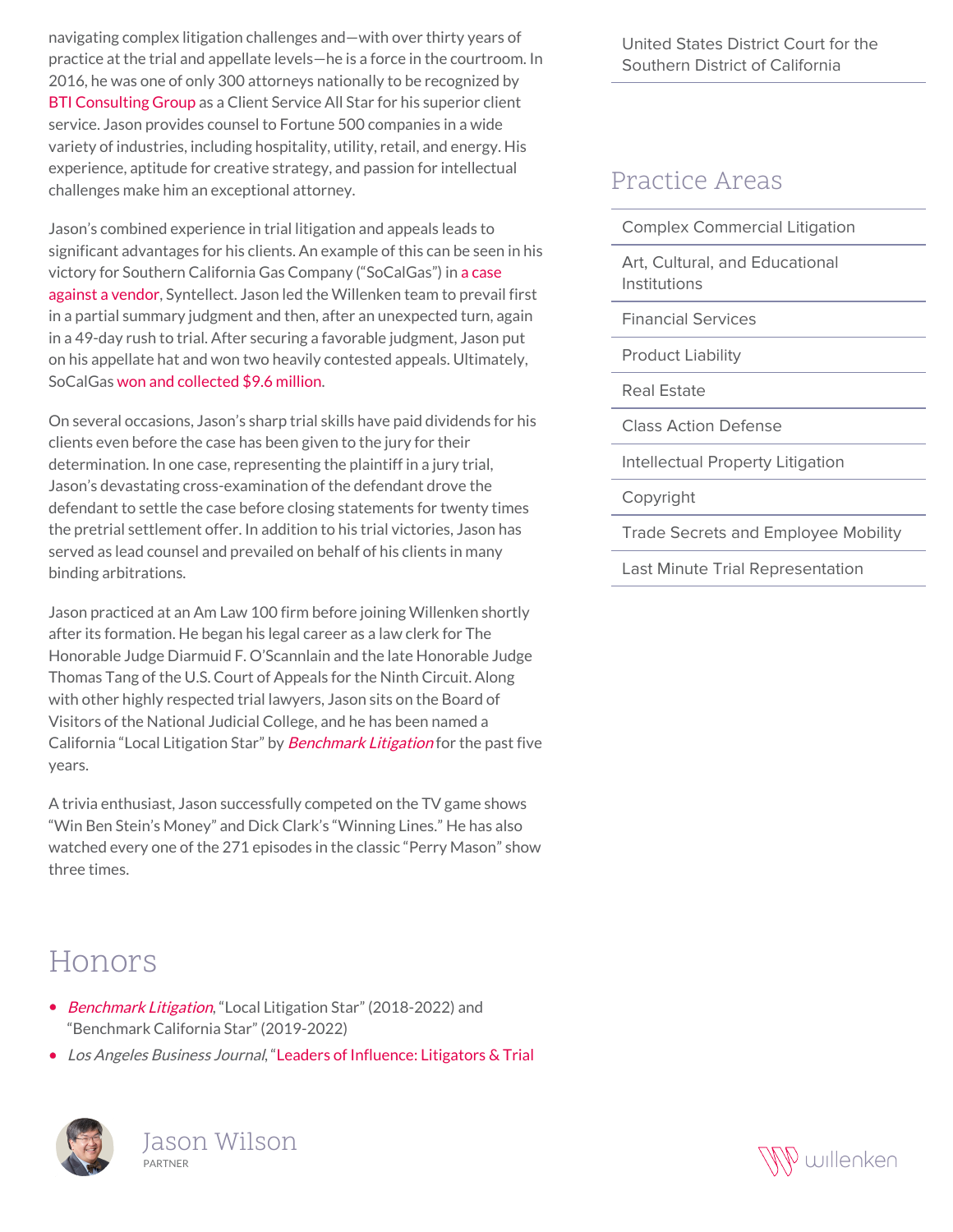[Lawyers"](https://willenken.com/paul-loh-and-jason-wilson-recognized-as-2021-leaders-of-influence-litigators-trial-lawyers-by-los-angeles-business-journal/) (2021) and ["Leaders of Influence: Minority Attorneys](https://willenken.com/partners-paul-loh-and-jason-wilson-recognized-as-2022-minority-leaders-of-influence-by-los-angeles-business-journal/)" [\(2021](https://www.cbjonline.com/a2labj/supplements/MinoritySUPP_20200125.pdf)–[2022](https://www.cbjonline.com/a2labj/supplements/LOI-MinorityAttys_20220124.pdf))

- [BTI Consulting Group](http://willenken.com/wp-content/uploads/2019/12/BTI_Client_Service_All_Stars_Jason-Wilson-Partner-and-Attorney-at-Willenken-2016.pdf), "Client Service All-Star" (2016)
- [The American Lawyer](http://willenken.com/wp-content/uploads/2019/12/American-Lawyer-Top-Rated-Lawyer-in-Commercial-Litigation_Jason-Wilson-Attorney-at-Willenken_2013.pdf), "Top Rated Lawyer in Commercial Litigation" (2013)
- [Super Lawyers](https://profiles.superlawyers.com/california/los-angeles/lawyer/jason-h-wilson/81b5ef69-bf05-449f-9c26-9a6f26559df6.html), "Super Lawyer" (2006-2011, 2014-2022)
- [Litigation Counsel of America,](https://www.litcounsel.org/) Fellow
- [Multi-Million Dollar Advocates Forum](https://www.milliondollaradvocates.com/MEMBER-LIST-REFERRAL-DIRECTORY), Life Member
- [The Fellows of the American Bar Foundation,](http://www.americanbarfoundation.org/fellows/index.html) Fellow

### Winning Matters

- [Willenken's Trade Secrets Team Achieves Settlement and Stipulated](https://willenken.com/winning-matters/willenkens-trade-secrets-team-achieves-settlement-and-stipulated-injunction-on-the-eve-of-trial/) [Injunction on the Eve of Trial](https://willenken.com/winning-matters/willenkens-trade-secrets-team-achieves-settlement-and-stipulated-injunction-on-the-eve-of-trial/)
- [In High-Profile Patent Infringement Case, the District Court of](https://willenken.com/winning-matters/in-high-profile-patent-infringement-case-the-district-court-of-colorado-adopts-all-of-willenkens-constructions-for-contested-terms/) [Colorado Adopts All of Willenken's Constructions for Contested](https://willenken.com/winning-matters/in-high-profile-patent-infringement-case-the-district-court-of-colorado-adopts-all-of-willenkens-constructions-for-contested-terms/) [Terms](https://willenken.com/winning-matters/in-high-profile-patent-infringement-case-the-district-court-of-colorado-adopts-all-of-willenkens-constructions-for-contested-terms/)
- [Willenken Wins Critical Liability Phase of High-Profile Lupron Supply](https://willenken.com/winning-matters/willenken-wins-critical-liability-phase-of-high-profile-lupron-supply-shortage-trial-in-delaware-chancery-court/) [Shortage Trial in Delaware Chancery Court](https://willenken.com/winning-matters/willenken-wins-critical-liability-phase-of-high-profile-lupron-supply-shortage-trial-in-delaware-chancery-court/)

#### Cases

The following is a representative sample of Jason's casework:

- [Abbvie Endocrine, Inc. v. Takeda Pharmaceutical Company](https://willenken.com/winning-matters/willenken-wins-critical-liability-phase-of-high-profile-lupron-supply-shortage-trial-in-delaware-chancery-court/). In a fourday bench trial, took four witnesses at trial. Client prevailed in liability phase of trial. A trial on damages will be held in October 2022.
- [Nascent Electric Vehicle Company v. Former Employees](http://willenken.com/cases/autonomous-electric-vehicle-competitor-v-former-employees/). Represented nine executives and employees of an electric vehicle start-up facing allegations of misappropriation of trade secrets, violation of nonsolicitation and confidentiality obligations, and breach of fiduciary duties in arbitration.
- [Lumens Co., Ltd. v. GoEco LED LLC et al](http://willenken.com/cases/lumens-co-ltd-v-goeco-led-llc-et-al/). Obtained a \$1 million victory and a total defense victory to \$16 million in counterclaims for Korean LED manufacturer Lumens Co., Ltd., which was later affirmed by the U.S. Court of Appeals for the Ninth Circuit.
- [Southern California Gas Company v. Syntellect, Inc](http://willenken.com/cases/southern-california-gas-company-v-syntellect-inc/). After prevailing on a motion for summary adjudication of liability, which the Ninth Circuit affirmed, secured a \$9.6 million judgment in a patent infringement



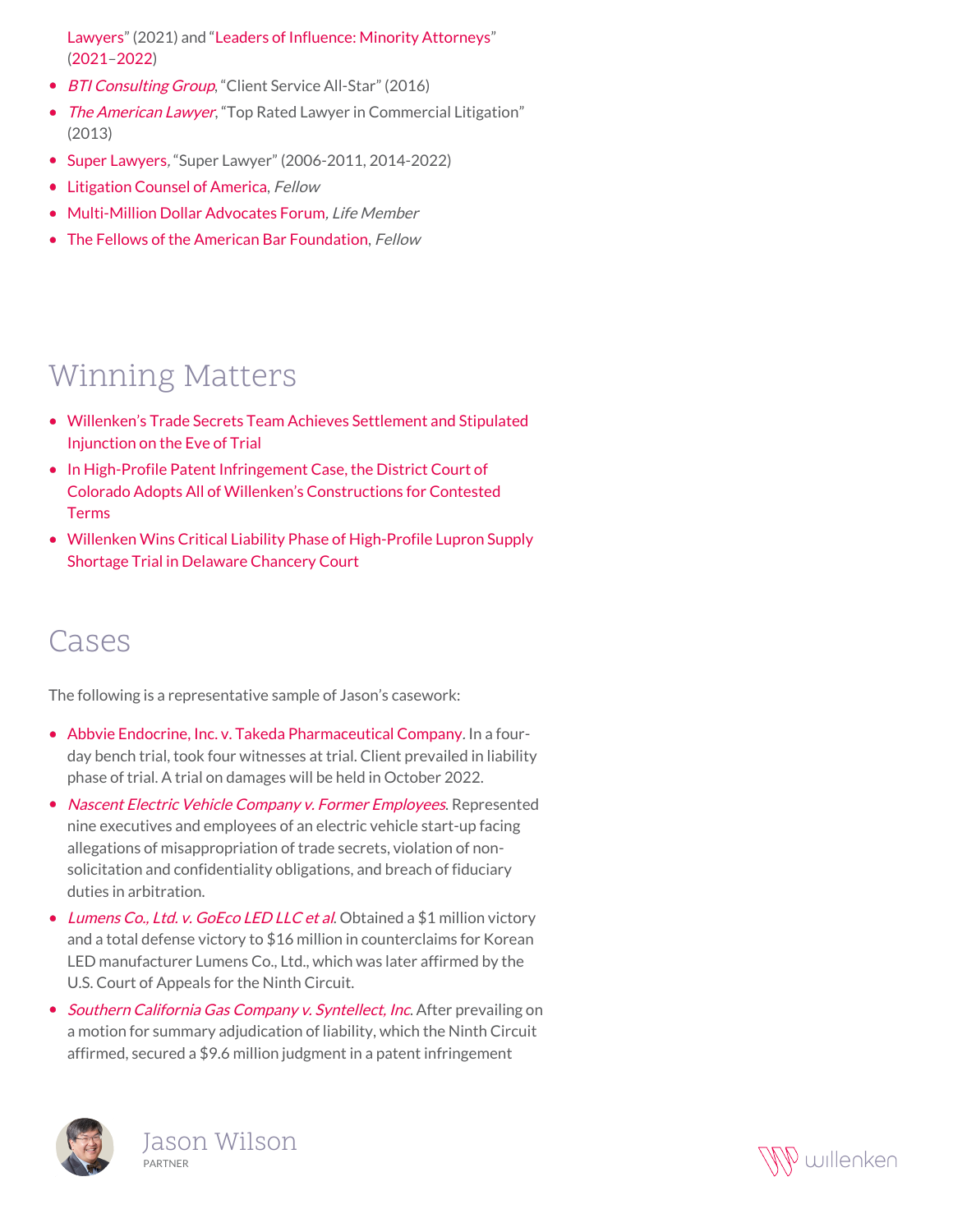indemnity action on behalf of the country's largest gas distribution utility.

### Clients

The following is a representative sample of Jason's clients:

- Sempra Energy
- Southern California Gas Company
- San Diego Gas & Electric
- Walgreens
- Motorola Solutions
- Starbucks Corporation
- Hilton Worldwide Holdings
- Southern California Edison
- Shell Oil Company
- KeyBank
- McDonald's

### Speaking Engagements

- Co-Presenter, "Ethics and the Lawyer's Many Hats," [ACC SW Ohio In-](https://willenken.com/event/acc-southwest-ohio-chapter-ethics-and-the-lawyers-many-hats-cle-presentation/)[Person CLE Presentation](https://willenken.com/event/acc-southwest-ohio-chapter-ethics-and-the-lawyers-many-hats-cle-presentation/) (June 8, 2022)
- Co-Presenter, "Managing the Risks and Rewards of Trade Secrets: A Guide for In-House Counsel," [ACC SW Ohio "Just in Time" CLE](https://willenken.com/event/acc-southwest-ohio-chapter-managing-the-risks-and-rewards-of-trade-secrets-cle-presentation/) [Conference](https://willenken.com/event/acc-southwest-ohio-chapter-managing-the-risks-and-rewards-of-trade-secrets-cle-presentation/) (December 2, 2021)
- Co-Presenter, "What Every In-House Counsel Needs to Know About Delaware Law," [ACC Washington Chapter Summit](https://www.accwsummit.com/) (September 23, 2021)
- Co-Presenter, "Defying Convention: Unconventional Terms to Manage Litigation Risk," [ACC Chicago Chapter Summit](https://accchicagoevents.wixsite.com/summit2021) (September 1, 2021)
- Co-Presenter, "Important Lessons that Every Lawyer (Including Transactional Lawyers) Can Learn From Perry Mason," [ACC SW Ohio](https://www.acc.com/education-events/2021/important-lessons-every-lawyer-including-transactional-lawyers-can-learn) [Chapter CLE Presentation](https://www.acc.com/education-events/2021/important-lessons-every-lawyer-including-transactional-lawyers-can-learn) (June 10, 2021)
- Co-Presenter, "Defying Convention: Unconventional Terms to Manage Litigation," [ACC Washington Chapter 3rd Annual Business](http://willenken.com/event/acc-washington-3rd-annual-business-summit/) [Summit](http://willenken.com/event/acc-washington-3rd-annual-business-summit/) (September 12, 2019)
- Co-Presenter, "How Solo and Small Firms Can Use Collaboration With Other Firms, Big and Small, to Increase Revenue," [NAPABA Webinar](http://willenken.com/alerts/webinar-how-solo-and-small-firms-can-use-collaboration-with-other-firms-big-and-small-to-increase-revenue/) (August 13, 2019)